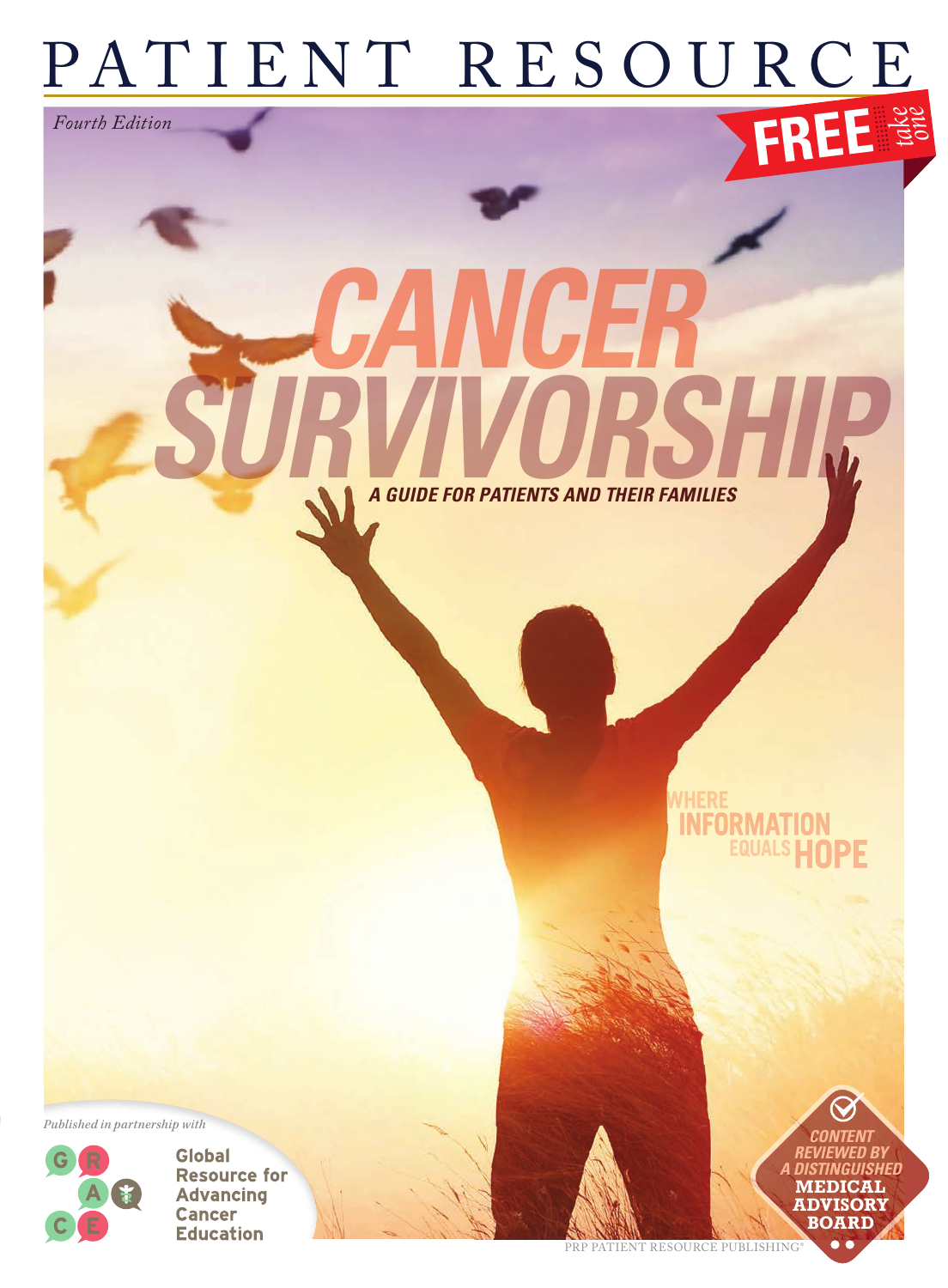# *Fourth Edition SURVIVORSHIP CANCER*

#### **IN THIS GUIDE**

- **1 Overview:** Survivorship transition brings challenges and opportunities
- **2 Survivorship Care Plan:** Creating a plan can help you define your goals moving forward
- **3 Survivor Story:** Helene Unger
- **4 Life After Cancer:** The road through survivorship leads to many changes and opportunities
- **6 Late Effects:** Be alert for side effects that may develop long after treatment ends
- **8 Emotional Late Effects:** Recognizing and managing your post-treatment emotions
- **9 Assistance:** Support and financial resources available for you

### PATIENT RESOURCE

Chief Executive Officer **Mark A. Uhlig** Senior Vice President **Debby Easum** Vice President, Operations **Leann Sandifar** Vice President, Publications **Dana Campbell** Medical Illustrator **Todd Smith** Circulation & Production Manager **Sonia Wilson** Vice Presidents, **Amy Galey** Business Development **Kathy Hungerford** National Account Executive **Billy Dunbar**

Co-Editor-in-Chief **Charles M. Balch, MD, FACS** Co-Editor-in-Chief **Lillie D. Shockney, RN, BS, MAS, ONN-CG** Managing Editor **Colleen Scherer** Staff Writer **Marli Murphy** Graphic Designer **Michael St. George** Office Address **8455 Lenexa Drive Overland Park, KS 66214** For Additional Information **prp@patientresource.com** Advisory Board **Visit our website at PatientResource.com to read bios** 

**of our Medical and Patient Advisory Board.**

**For Additional Copies:** To order additional copies of *Patient Resource Cancer Survivorship,* visit PatientResource.com, call 913-725-1600, or email orders@patientresource.com.

**Editorial Submissions:** Editorial submissions should be sent to editor@patientresource.com.

**Disclaimer:** Information presented in *Patient Resource Cancer Survivorship* is not intended as a substitute<br>for the advice given by your health care provider. The opinions expressed in *Patient Resource Cancer*<br>*Survivor Patient Resource Cancer Survivorship* strives to present only accurate information, readers should not consider it as professional advice, which can only be given by a health care provider. Patient Resource, its authors, and its agents shall not be responsible or in any way liable for the continued currency of the information or for any errors, omissions or inaccuracies in this publication, whether arising from negligence or otherwise or for any consequences arising therefrom. Patient Resource, its authors, and its agents make no representations or warranties, whether express or implied, as to the accuracy, completeness or timeliness of the information contained herein or the results to be obtained from using the information. The pub-<br>lisher is not engaged in rendering medical or other professional services. The publication of advertisements,<br>whet required, the services of a competent professional person should be sought.

© 2019 Patient Resource LLC. All rights reserved. PRP PATIENT RESOURCE PUBLISHING®

For reprint information, email prp@patientresource.com.



*When it comes to survivorship plans, one size doesn't fit all. And, just like your treatment regimen, your survivorship plan should be designed uniquely for you. I encourage you to play an active role in developing and following your path.* 

*Be comfortable with your medical transition team. If you don't have a doctor who is able and available to answer your questions and will include you in the decision-making process, find one. If you are considering getting a second opinion about a possible recurrence or a second cancer, do. The stakes are high. A second opinion will confirm what you've already been told or it will give you new options to consider. No single doctor or hospital is the best for every person's individual needs.* 

*Seek out information from credible sources. In the past, patients received information primarily from their doctors. As a result of the explosion of information we've seen in the last 5 or 10 years, we now have oncology resources online that are both informative and interactive. This more social network model, where doctors, patients, family members and caregivers connect and share information, allows people to learn what survivorship means from a variety of sources. You can research best practices to find out why your medical team thinks the way it does, and you can join support groups to learn what does and doesn't work for other survivors. When equipped with the right tools, patients, their families and their caregivers can be remarkably sophisticated.* 

*Different strategies work for different people. With the right tools, you can be comfortable with a survivorship plan that works for you.* 

*Howard (Jack) West, MD, is the Associate Clinical Professor, Medical Oncology, and Executive Director, Employer Services, City of Hope Comprehensive Cancer Center, as well as President & CEO, Global Resource for Advancing Cancer Education (GRACE).*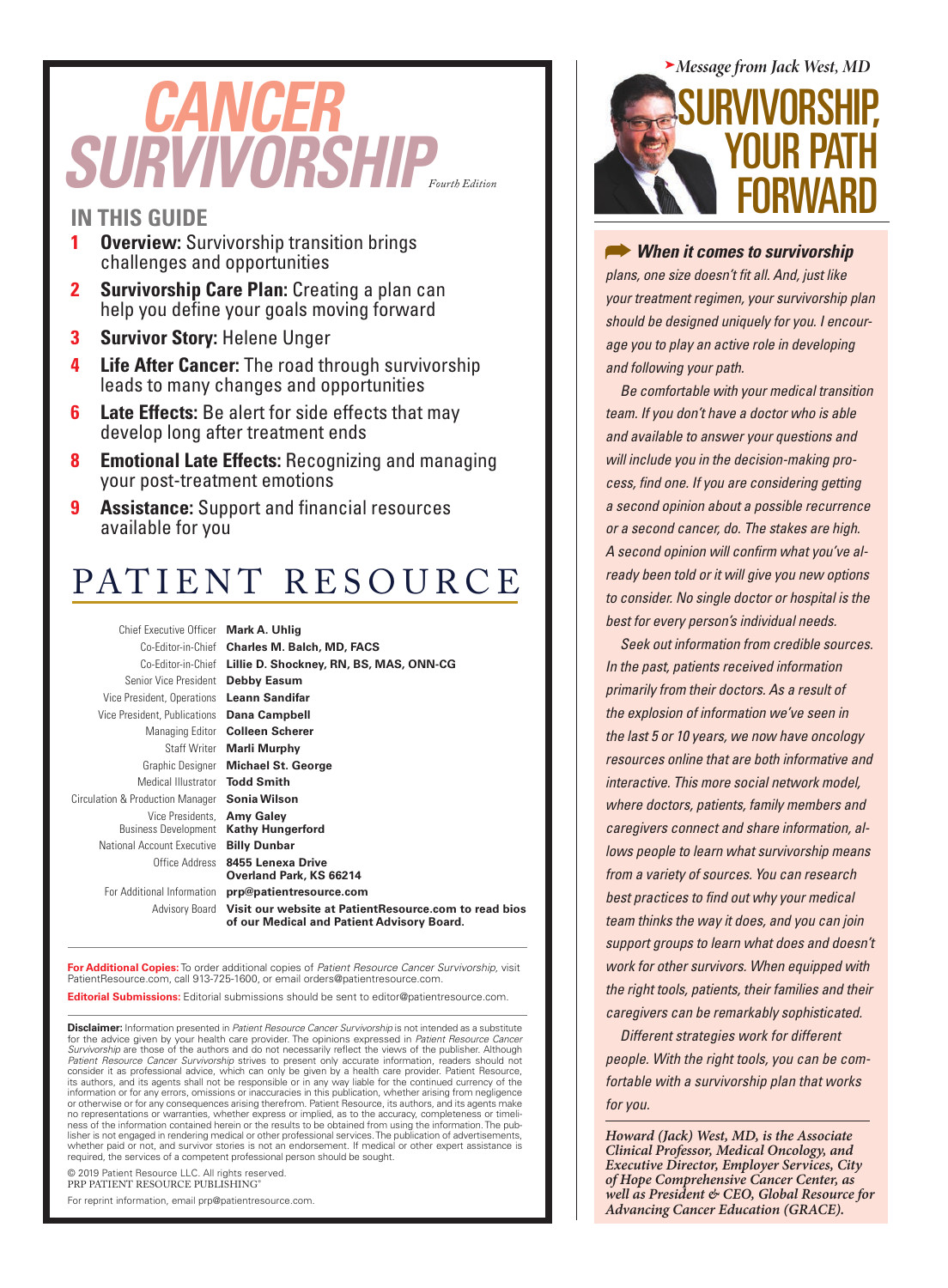### *Survivorship transition brings challenges and opportunities*

*o two cancer survivors* are alike because every person's experience with the disease is unique. The term "survivor" means different things to different people, but it commonly refers to anyone who has lived with, through or beyond cancer. So whether

you've completed active treatment and are disease-free or are living with metastatic cancer, this guide is designed for you and your loved ones.  $\mathcal{O}(\sqrt{\frac{1}{\pi}})$ 

#### *You're among millions of fellow survivors*

As of January 2019, there were an estimated 16.9 million cancer survivors in the U.S., according to the National Cancer Institute's Office of Cancer Statistics. More than two out of three survivors were five years or more beyond their original diagnosis, and nearly one in five had been diagnosed 20 or more years earlier. Advances in early detection, innovations in treatment options and improvements in side effect management can be credited with the increasing number of survivors.

#### *Expect the unexpected, and be patient*

Survivors are often surprised to learn that cancer-related issues frequently aren't resolved with the end of treatment. Recovering from cancer – physically, emotionally and mentally – can take a great deal of patience and more time than many survivors and their families expect. Treatment-related side effects, such as fatigue, chronic pain and cognitive dysfunction (chemo brain), can last for weeks, months or even years (see *Late Effects*, page 6). You may also experience emotional changes that can range from relief and gratitude to fear and anxiety (see *Emotional Late Effects,* page 8). Many options are available to alleviate and manage these issues, so it's essential to stay in frequent contact with your health care team post treatment.

As you make the transition from active treatment to post treatment (or continue treatment to stop/slow disease progression), you may find it challenging to step back into the life you had before your diagnosis. The first few months in particular will be a time of change, as you may need to make temporary or permanent adjustments concerning your level of activity, schedule, education or career, diet, finances, retirement plans or other aspects of your life (see *Life After Cancer,* page 4). Change isn't always easy and doesn't happen overnight, so be kind to yourself as you learn to adapt.

#### *Resuming your prior routines*

You might have originally planned to celebrate when active treatment is completed, and now your brain is playing tricks on you. You may fear that having a party could jinx the cancer into recurring. This is a common reaction. Also, because you are looking at the world with a different lens now, you may feel differently about what was important to you before your cancer diagnosis to what you believe now is



#### ANNUAL CELEBRATION SPOTLIGHTS SURVIVORS

**Every year on the first Sunday in June, cancer survivors, loved** ones, cancer advocates and health care professionals across the U.S. celebrate National Cancer Survivors Day by participating in community events. The goal of this inspirational day, themed "A Celebration of Life," is to increase awareness about the ongoing challenges of cancer survivorship. It's a chance for everyone who has lived with cancer to observe the milestones they've reached and recognize those who have supported them along the way. Learn how to get involved and discover more cancer survivorship resources at www.ncsd.org.

more important post-cancer treatment. This can be very confusing for family, friends and co-workers. So anticipate the need to explain to others that this has been a life-altering experience, where you see your priorities today, and why. Don't expect to jump into the routine you had before you were diagnosed with cancer. Resuming activities may take time. Be patient as you adjust to your new life as your priorities may have changed.

#### *Change can bring new opportunities*

Survivorship and the self-reflection that often accompanies it can open up opportunities for new experiences and different choices. Seek these out and embrace them. Above all, recognize that you are not alone. Many larger cancer centers and community treatment centers provide survivorship clinics and programs for adults who've had cancer treatment, or you can search online for one. Consider joining a cancer support group that meets in-person or online to share your experiences with and learn from other survivors. Your nurse navigator or a cancer support organization can provide a list of resources.

Your quality of life after cancer should be a continuing, lifelong focus. As you write this next chapter of your life story, remember there are resources available to you and fellow survivors who are ready to offer insight, friendship and support along the way.  $\blacksquare$ 

#### *Defining Survivorship Cancer survivorship is sometimes described in phases:*

▶ **Acute survivorship** starts at diagnosis and ends when you finish initial treatment. The focus is on treating the cancer and minimizing or managing side effects.

▶ **Extended survivorship** spans the months and years following initial treatment. The focus is on monitoring for symptoms of late effects or signs of a recurrence or second cancer; treatment continues for those with chronic disease to stop/slow progression, maintaining quality of life.

▶ **Long-term survivorship** is when years have passed following initial diagnosis and treatment. The focus is on annual/ periodic follow-ups and addressing any major health issues developing as a result of treatment.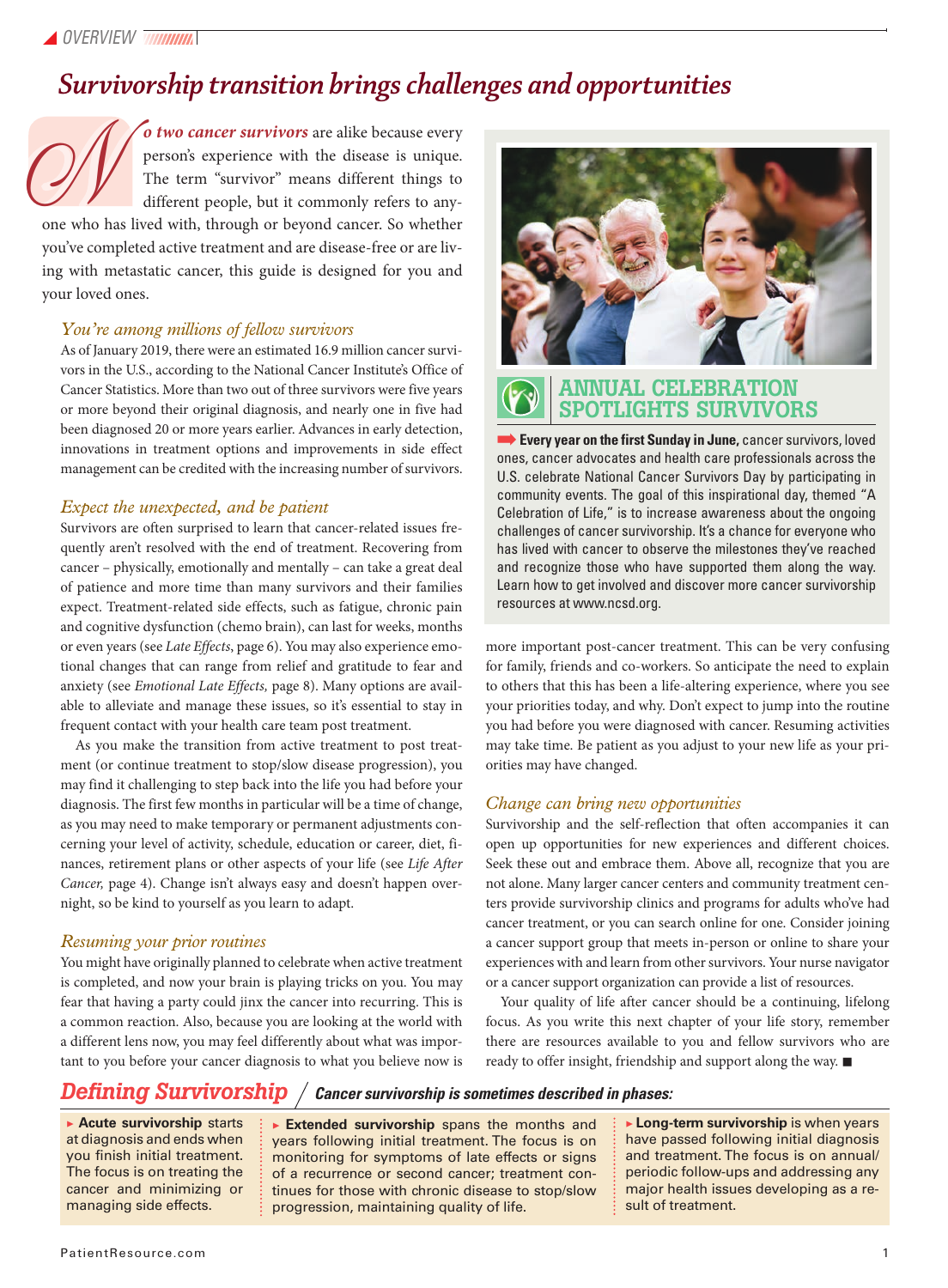### *Creating a plan can help you define your goals moving forward*

*any cancer advocacy organizations* recommend a survivorship care plan for all cancer survivors, whether you are disease-free or living with

chronic or metastatic cancer. Ideally, your survivorship care plan starts at the time of your diagnosis. This means making your life goals known to your treatment team so they can consider them in the treatment planning process. For example, if you are in your thirties, newly married and hope to have a family, fertility preservation should be explored before you start the therapies you will take to treat the cancer or prevent recurrence.

If the follow-up care plan you received does not include recommendations for survivorship care, your doctor, nurse navigator or case worker can help you make one. The information on this page should be included in your plan. Visit **PatientResource.com/Survivorship-Plan.pdf** to download these tools to help you get started:

- Survivorship Diagnosis Care Summary
- Follow-up Care Plan

#### *Your medical history*

This information may include diseases, conditions or disorders; surgeries and treatments; hospitalizations; pregnancies; major accidents or injuries; past and present pain issues; lab reports and test results; immunizations; past and current medications; and ongoing health conditions. Include your family medical history.

### TABLE 1<br>POTENTIAL SECOND CANCERS AMONG ADULT SURVIVORS

| <b>Primary cancer</b>   | Most common second cancers                                                                          |  |
|-------------------------|-----------------------------------------------------------------------------------------------------|--|
| <b>Bladder</b>          | Lung, bladder*, renal pelvis/ureter, pancreas, larynx, prostate                                     |  |
| <b>Breast (women)</b>   | Breast*, colon, esophagus, ovarian, stomach, thyroid, uterine                                       |  |
| Colon                   | Colon*, anal, bile duct, kidney, rectal, small intestine, stomach                                   |  |
| <b>Hodgkin Lymphoma</b> | Leukemia, breast (women), lip and tongue, lung,<br>non-Hodgkin lymphoma, salivary gland, thyroid    |  |
| Melanoma**              | Melanoma*, other skin cancers, salivary gland, small intestine,<br>breast (women), prostate, kidney |  |
| <b>Testicular</b>       | Testicular*, bladder, kidney, pancreas, rectal, thyroid                                             |  |

**\***Second primary cancer in the same organ/site as the first (not a recurrence) **\*\***Learn how to detect a melanoma at patientresource.com/ABCDErule.aspx

#### **TABLE 2**

### RECOMMENDED GUIDELINES FOR CANCER SCREENINGS

|                   | Cancer type Type of screening                                                                     | Age                                 | Frequency                                                 |
|-------------------|---------------------------------------------------------------------------------------------------|-------------------------------------|-----------------------------------------------------------|
| <b>Breast</b>     | Breast self-exam (women)<br>Mammogram (women)                                                     | $20 +$<br>40-44<br>45-54<br>$55+$ * | Regularly<br><b>Optional</b><br>Annually<br>Every 2 years |
| <b>Cervical</b>   | Pap test<br>Pap test with a human papillomavirus (HPV) test                                       | $21 - 29$<br>$30 - 65$              | Every 3 years<br>Every 5 years                            |
| <b>Colorectal</b> | Colonoscopy                                                                                       | $45 - 75$<br>$76 - 85$              | Every 10 years<br>Discuss with<br>your doctor             |
| Lung**            | Low-dose computed tomography (LDCT)<br>of the chest                                               | $55 - 74$                           | Annually                                                  |
| <b>Prostate</b>   | Prostate-specific antigen (PSA) blood test<br>(discuss pros and cons of testing with your doctor) | $50***-70$                          | <b>Varies based</b><br>on PSA level                       |

**\***If you are healthy and expect to live another 10+ years, continue screening.

**\*\***Only if you meet all criteria: in relatively good health; smoking history of 30 (or more) pack-years (number of packs of cigarettes smoked daily multiplied by years of smoking); and smoke currently or quit within the last 15 years.

**\*\*\***Ask your doctor about starting screening at age 40 if your father or brother had prostate cancer before age 65 or if you are African-American.

any cancer advocacy organizations recom-<br>
mend a survivorship care plan for all cancer sur-<br>
liclude each person's role, from primary care physician and medical<br>
vivors, whether you are disease-free or living with<br>
chronic Include each person's role, from primary care physician and medical, surgical and radiation oncologists to your follow-up care physician.

#### *Diagnosis*

Make sure it includes cancer type, subtype and tumor site(s); stage or classification; date of diagnosis; diagnostic test results and pathology reports; and, if applicable, tumor grade, molecular biomarkers present, genetic test results, hormonal status and a summary of second/ third opinions. (Review this information with your doctor, nurse practitioner or nurse navigator to ensure you have recorded it correctly. It is easy to confuse stage and grade.)

#### *Treatment summary, including dates*

- Hospital stays: Reasons, medications, recovery time and any complications.
- Surgeries: Types, inpatient or outpatient, recovery times and any complications.
- Radiation therapy: Type, site(s) and total amount of radiation.
- Drug therapies: Type, drug names, dosages, duration, side effects and responses.
- Supportive care (palliative care): Symptom management, medications (such as for anxiety, nausea, etc.), pain management, counseling or other support services for you and/or your loved ones.
- Additional services: Physical or occupational therapy, fertility preservation, nutritional counseling, etc.

#### *Follow-up care plan*

- Follow-up appointment schedule for ongoing monitoring.
- Maintenance medications or therapies, including type, dosage, frequency and duration.
- Referral(s) for cancer rehabilitation services, such as physical or occupational therapy, speech therapy, a lymphedema specialist or others.
- Information about your risk of a recurrence; a second cancer (see Table 1), long-term treatment-related side effects and late effects (see *Late Effects,* page 6).
- Recommended screening guidelines for other types of cancer (see Table 2), and ask your doctor how they apply to you.

#### *Health, wellness and lifestyle recommendations*

These recommendations may include good nutrition habits, getting to or maintaining a healthy weight, improving fitness and increasing strength, and healthy lifestyle changes such as smoking cessation and stress management, with contact information for specialists to guide you.

#### *Your life goals*

These life goals were previously identified and shared with your treatment team. Determine if you are still on track for accomplishing them. Create a plan for how to achieve them. Also consider adding some new goals (see *Life After Cancer,* page 4).

#### *Survivorship support and community resources*

The resources should include your cancer center; survivorship clinics, support groups, cancer advocacy organizations and other local or area resources; survivor phone buddies and peer-to-peer matching; and online survivorship support groups and communities.  $\blacksquare$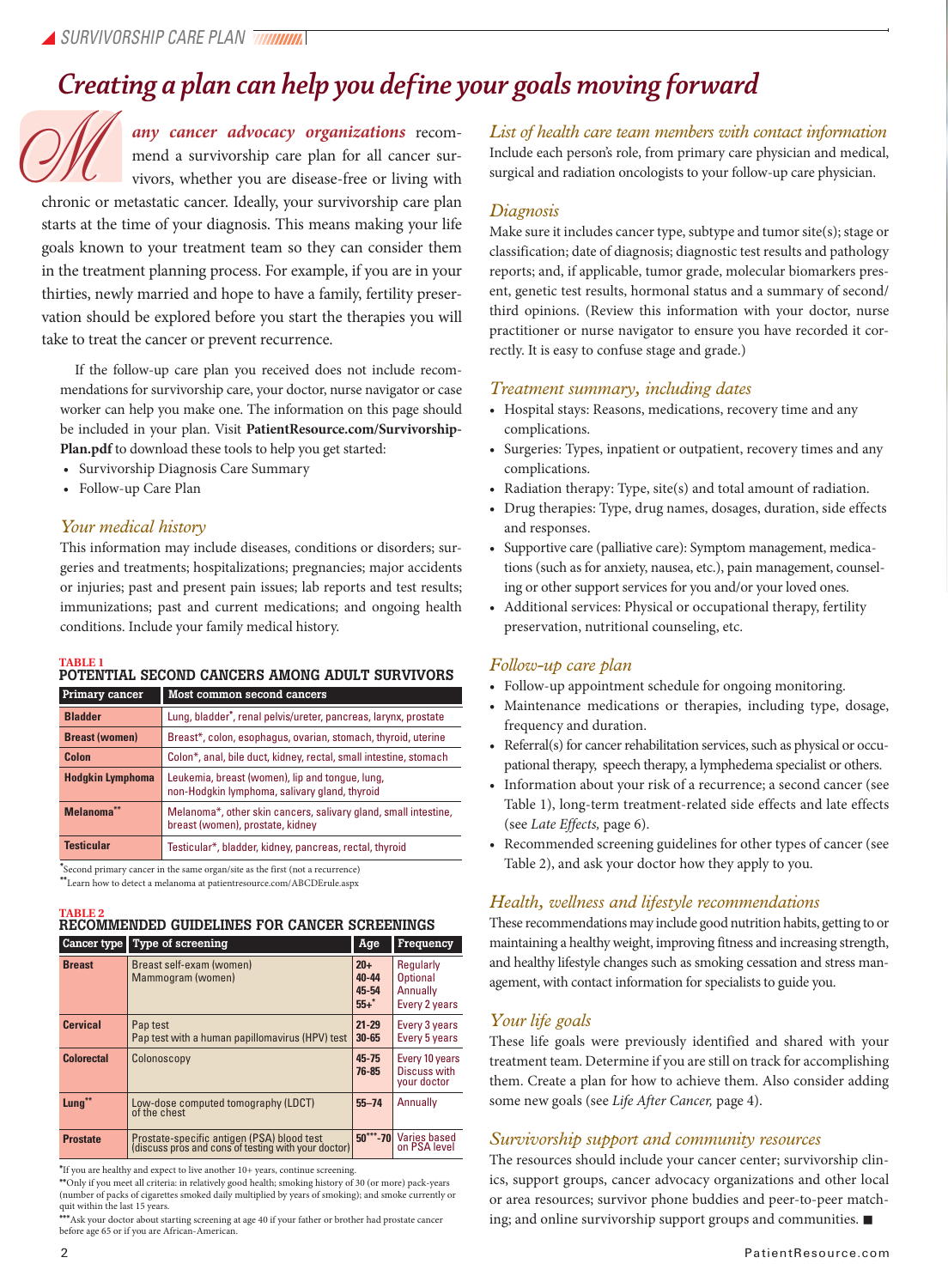*SURVIVOR STORY HELENE UNGER GYNECOLOGIC CANCER SURVIVOR*

## **SURVIVING**  TWO CANCERS IS THIS RUNNER'S ULTRAMARATHON

 *Running close to 500 races after turning 40, Helene Unger celebrated her 50th birthday with a 50-mile ultramarathon. Triumphant, newly married and the picture of health, she never dreamed she'd soon be diagnosed with blood clots, a hereditary cancer syndrome and two types of gynecologic cancer.*

**My passion for running came later in life.** I threw myself into it with my usual enthusiasm-bordering-on-obsession and got hooked. Soon I was running races every weekend from spring through fall. Almost a decade later, I marked my 50th birthday with a 50-mile race.

Intensive training for this ultramarathon honed my physical and mental endurance to "go the distance." It proved invaluable later that year when my life veered completely off course.

When I began training for another ultramarathon, my whole body seemed "off." My legs felt heavy and sometimes swelled. I had lots of breathing issues and was so, so tired. Figuring I was out of shape, I doubled down on training, pushing myself even harder.

That strategy soon put me in the emergency room with chest pains that scared me. Tests detected multiple blood clots in my lungs and two in my left leg. Other quirky symptoms that should have been red flags were severe constipation, weird abdominal bloating and constant spotting between periods.

Within 10 days, I was back in the ER screaming from pelvic pain. This ultimately led me to a gynecologic oncologist and surgery to find out if the cysts found on my ovaries were cancerous. The two-hour procedure I'd anticipated lasted more than five hours. After discovering both ovarian and endometrial cancers, they had to perform a complete hysterectomy and remove lymph nodes in my upper right leg and groin area.

I was devastated. My 6'6" teddy bear of a husband, Gregg, and I were barely past our first wedding anniversary. Cancer and sudden menopause didn't exactly fit with the rosy picture I'd imagined for our early marriage.

Both cancers were caught early, Stage I, and genetic testing was strongly recommended because my dad died at 60 of non-Hodgkin lymphoma, and my mother lives with metastatic breast cancer. I learned I have Lynch syndrome, a hereditary condition that puts me at significantly higher risk of developing colorectal cancer and at risk for ovarian, endometrial and some other cancers.

Standard of care was six rounds of chemotherapy, so I rang in the new year watching clumps of frosted hair fall into the sink. Chemo was tough. Gregg made it bearable by appealing to the runner in me, treating chemo like a long-distance race. He kept saying, "You can do this, Helene, because you've done it before," to remind me I'd been strong enough to get through an ultramarathon, so I was strong enough to get through anything.

He never missed a treatment. Family and friends visited, too, including a breast cancer survivor in a pink wig. I sported a teal wig to celebrate our cancer sisterhood. Another great comfort was my Goldendoodle, Jax, who rarely left my side at home.

We celebrated my final round of chemo over cake with family and friends. I'd so looked forward to that day, expecting everything would go back to normal. I couldn't have been more wrong. The end of treatment was when emotional issues really started to pack a punch. Everyone thought I should be happy to be alive, but instead, I was terrified to live.

I was anxious and depressed, scared at times, struggling with memory loss and unable to focus. With my bald head, scarred abdomen and 20 extra pounds from steroids and inactivity, I didn't look or feel like me. How could I ever blend back into the world, be a good friend and work with the energy and confidence I once had when I couldn't even reconcile myself to the changed woman in the mirror?

My recovery turned around with the help and support from my treatment facility, a weekend with my mom at an ocean-side retreat house and getting to know many kind, strong and incredibly inspiring women through the National Ovarian Cancer Coalition. Opening up to each other to talk about our feelings and fears made such a difference. We share our hearts, our stories and our time to help raise awareness so other women pay attention when their bodies signal "the whisper" of ovarian cancer. In November, I'll run with Team Teal in the New York City Marathon in memory of two very special Teal Sisters.

Nearly three years later, I'm back on my game and feeling great. Having Lynch syndrome means I go for more frequent preventive cancer checkups, but cancer-related appointments and follow-ups have become just another part of my routine.

I don't dwell on my cancer experience, but I don't forget it either. So yes, I'm a cancer survivor  $\ldots$  and so much more.  $\blacksquare$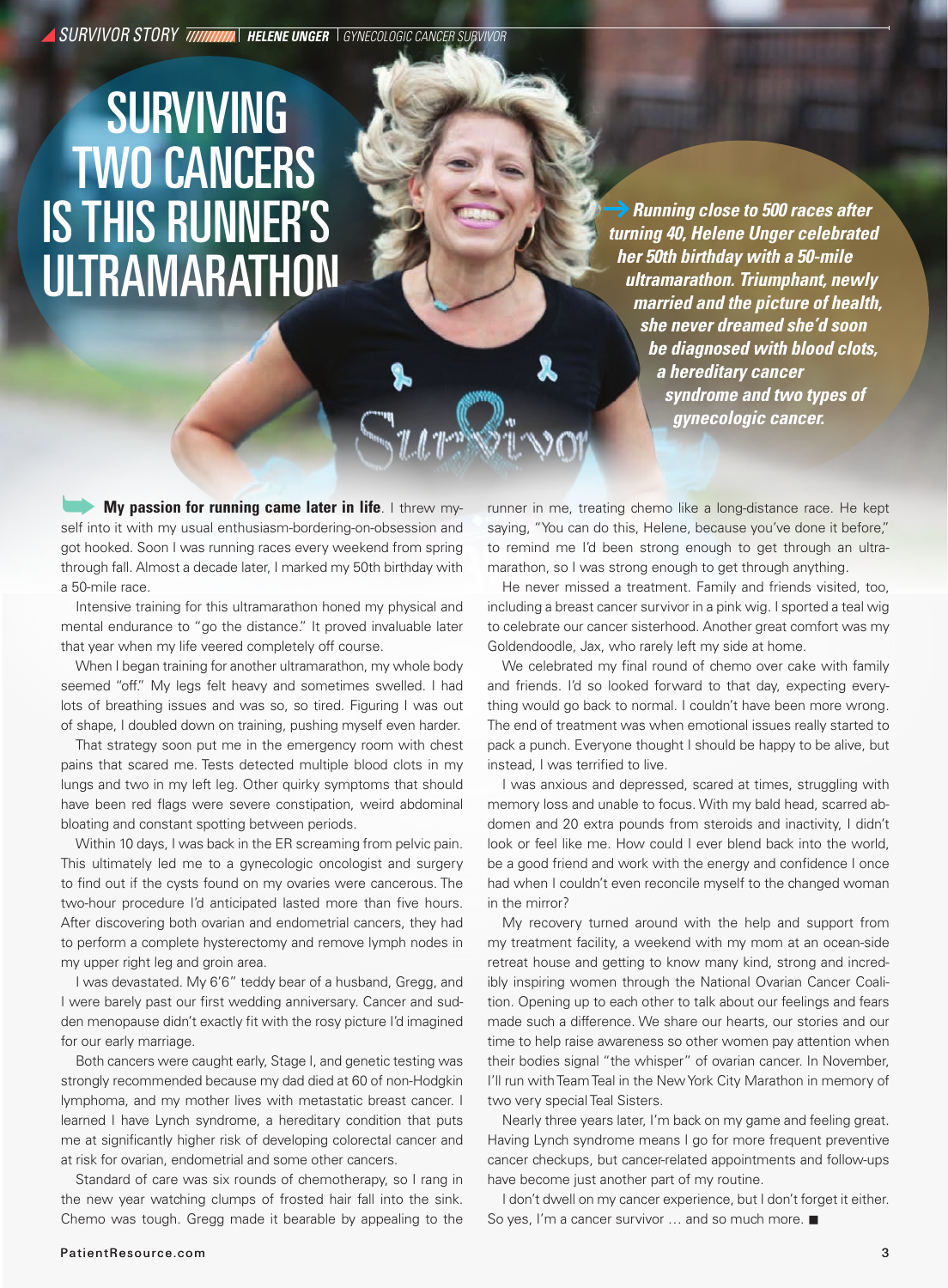### *The road through survivorship leads to many changes and opportunities*

*nce you move into survivorship,* it's important to continue to be proactive about your health, including making and keeping regular follow-up appointments. nce you move into survivorship, it's important to continue to be proactive about your health, including making and keeping regular follow-up appointments.<br>These appointments also give you the opportunity to keep the

lines of communication with your doctor open as you transition back into former activities and explore new ones.

Regular monitoring will help your doctor detect warning signs of a recurrence or a second cancer so early treatment is possible (see Table 1, page 2). All of the detailed information you share with your doctor can be vital to monitoring you for other cancers and to manage any long-term side effects. Be sure to tell your doctor how you're feeling physically, mentally and emotionally, and include the following.

- New or ongoing pain that isn't adequately relieved
- New or ongoing physical symptoms, including bladder/bowel control; deep fatigue or insomnia; sexual dysfunction or lack of desire; mobility issues; signs of infection; tingling or numbness; fluid buildup; or changes in appetite, sense of taste, vision or hearing
- Cognitive (thinking-related) symptoms, such as difficulties with memory, concentration, processing information, word-finding or completing tasks
- Emotional issues: depression, anxiety, fear, anger, grief, hopelessness, emotional numbness, feeling overwhelmed or other concerns
- New medications, over-the-counter remedies, vitamins, supplements or herbs
- Visits to the emergency room, urgent care or other doctors, even if not cancer-related

#### *Making smart lifestyle decisions*

Eating right and exercising continue to offer multiple health benefits and help you build a solid foundation for going forward with life. It may be helpful to consider nutrition and exercise as treatments your body needs to continue to be well. Remember, you're in control of the choices you make about nutrition and exercise, and smart choices will help you live the healthiest life possible.

Healthy eating after treatment may help reduce the risk of cancer recurrence or secondary cancers. It also assists you with improving other health conditions you may have, such as obesity, heart disease and diabetes, which have been linked to cancer. Maintaining a healthy weight is important for survivors, especially if treatment caused you to lose or gain weight. Whether you are trying to lose, gain or maintain, make sure to eat the essential nutrients, including carbohydrates, fats and protein.

You might consider nutritional counseling with a qualified professional, such as a registered dietitian. Together, you can create a nutrition plan and discuss any nutrition concerns you have. If there isn't a dietitian on your medical team, ask your doctor or nurse navigator for a referral.

Another healthy lifestyle choice for survivors is being physically active. After treatment ends, consult your doctor, who may suggest specific exercises, intensity levels and duration of activities, all based on your unique circumstances. Even a 10-minute daily walk can energize you and offer multiple health benefits, such as reducing anxiety, depression and fatigue. Physical activity is also a great way to reduce stress, which is important to your overall health. And, it's a natural way to boost your mood, offering drug-free relief for many of the emotional side effects of cancer and its treatment.

#### *Returning to work or school*

If you had to quit working or cut back your hours while you were in treatment, you may consider going back to work. Keep in mind that you may be dealing with long-term effects that might require temporary adjustments, such as a flexible schedule, reduced hours, a redesigned work station, the ability to work from home and/or altered responsibilities. Work with your supervisor to evaluate your workload or reassign duties as needed.

You may choose to find a new employer or a different line of work than you did before treatment began. You may feel self-conscious about why you're making a change but what you share is up to you. The Americans with Disabilities Act (ADA) prohibits current and future employers from asking about your medical history.

If you are going back to school, consider visiting the school or campus before returning. Maintain open communication and request additional resources from the school, such as emotional and social support, to help transition between treatment and school. Be sure to address learning or classroom difficulties early.

> *"I was diagnosed in the dark ages of mesothelioma. Today, many more people are living with cancer … and there is hope. I volunteer with The Mesothelioma Applied Research Foundation and Friend for Life Cancer Support Network so others going through mesothelioma won't feel as alone as I did."*   $77$ <br>nose<br>nese

"

~Heather Von St. James, *mesothelioma survivor*

#### *Giving back*

Consider volunteering to talk with other survivors in person, on the phone or online. Your experiences can be of great value to someone else and may offer them a sense of hope.

Many volunteer opportunities exist for survivors. Ask family members, friends and others in your community network whether they know of an individual or organization that could benefit from your help. Or you may also want to call local hospitals, cancer centers or advocacy groups and ask how you can get involved. Some survivors find an organization related to their cancer to participate in fundraising events.

Sometimes giving back can be as simple as sharing your personal experience with cancer. A survivor once said, "As survivors, none of us fight alone." Many patients depend on the survivor community to educate, support and engage them before, during and after treatment. Reach out to your advocacy group of choice to find out if you can share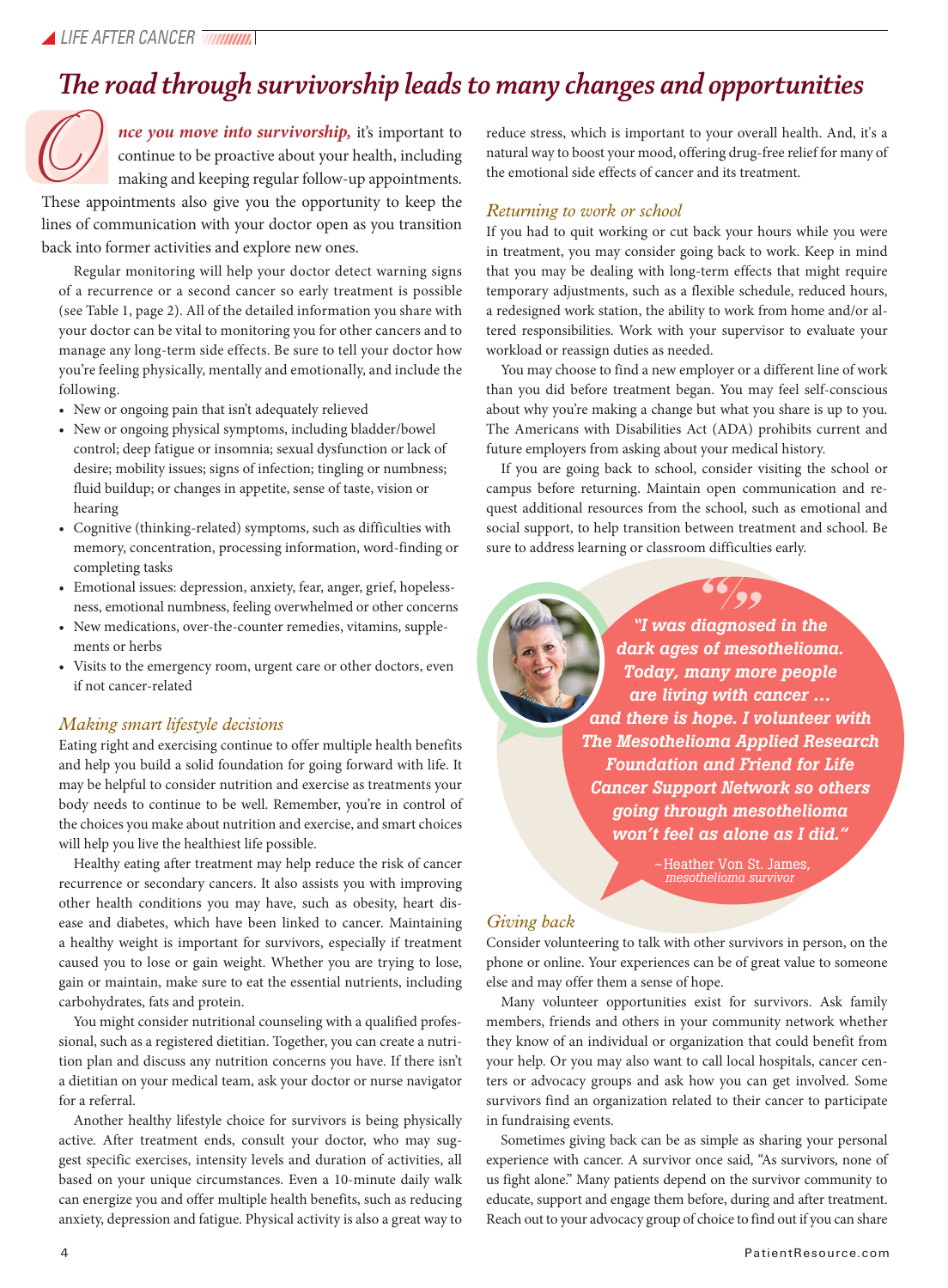your story with others. If you're interested in sharing with other readers of Patient Resource guides, email us at editor@patientresource.com.

#### *Re-evaluating finances and retirement*

Cancer-related costs can add up quickly. The financial coordinators at your hospital can work with you to address your financial concerns and determine if you qualify for government assistance. Social workers, advocates, financial counselors and patient navigators at your medical facility can also refer you to organizations and charities that may be able to help.

Before you were diagnosed with cancer, you may have had plans for retirement or a strategy for it. However, treatment expenses and time off work may have caused you to dip into or deplete your retirement funds. You may decide to go back to work either full time or part time to rebuild your savings.

If you plan to continue working, consider some changes when it is time to select your health insurance coverage for the next calendar year. You will likely have more doctor's visits and more tests (and possibly more prescriptions) than you did before your diagnosis of cancer. Read the fine print and determine if you want to choose a different coverage plan that may be a higher premium each month but covers more services and has a lower co-payment and deductible.

#### *Reframing your life*

Having cancer often changes your perspective on life. The priorities you had before your cancer diagnosis may have changed during or after treatment ended. Your life goals may have changed or need to be redefined. You may reconsider the work you do and what you want out of life. There may be things you've always wanted to try or places to see.

Some strategies you can use to reassess your life include journaling, speaking with a counselor or spiritual leader, or asking your health care team about specialized support groups or services for cancer survivors.

#### *Reclaiming your sexual health*

You may face post-treatment sexual difficulties, such as a decreased sex drive, the inability to achieve or maintain arousal, pain during intercourse or the delay or absence of orgasm. Many factors can cause these difficulties. Your doctor may look for physical factors that contribute to these issues, including high blood pressure or diabetes. Sometimes controlling these can correct the problem.

Cancer treatment may also be the cause. The most common physical sexual problem among male cancer survivors is erectile dysfunction (ED), which is the inability to get and/or maintain an erection. Treatment for ED often combines medication with physical and psychological elements.

The most common sexual problems that affect female survivors include vaginal dryness and discomfort, as well as pain during intercourse. Correcting these problems can help boost sex drive, arousal and ability to reach orgasm. Remedies include vaginal dilators, low-dose vaginal estrogen, lubricants, moisturizers and pelvic floor physical therapy.

Don't be embarrassed to bring up changes in your sexual health with your doctor so that your concerns can be addressed. Also, share your concerns with your partner and allow your partner to do the same. You could talk about ways to be intimate other than with intercourse. Do your best to set aside one-on-one time with your partner to rediscover and strengthen the intimacy in your relationship. Depending on your situation, consider a discussion with a professional counselor or therapist.  $\blacksquare$ 

#### KEY TAKEAWAYS



- ▶ **Keep the lines of communication open with your doctor after treatment ends. Address any new symptoms right away.**
- ▶ **Keep follow-up appointments so your doctor can monitor you because sometimes you may not actually feel symptoms.**
- ▶ Eat right and exercise for optimal health. Consider nutritional **counseling with a registered dietitian.**
- ▶ If returning to a job or school, address any adjustments **that may be needed. When returning to work or starting a new job, read the fine print of your health insurance policy to select the plan that's best for your needs.**
- ▶ **Take time to evaluate your priorities after cancer because they may have changed.**
- ▶ Ask for a referral to a financial counselor to determine if you **are eligible for assistance.**
- ▶ **Consider sharing your experience with other survivors. It can be healing for them as well as you.**
- ▶ **Don't be afraid to bring up sexuality issues with your doctor. Treatments and therapies are available to help with this important part of your life.**



#### **You or a loved one have been handed a d e v a s t a t i n g d i a g n o s i s**

**You need to find a resource that explains your d i a g n o s i s a n d t r e a t m e n t o p t i o n s i n w o r d s y o u c a n u n d e r s t a n d .**

**Imagine having the opportunity to ask** questions of professionals, and connecting with others who are having the same struggles. I magine being able to support and learn from **o n e a n o t h e r .** 

#### **T h i s i s c a n c e r G R A C E**

E D U C A T I O N I S M E D I C I N E C A N C E R G R A C E . O R G I N F O @ C A N C E R G R A C E . O R G 8 8 8 . 5 0 1 . 1 0 2 5

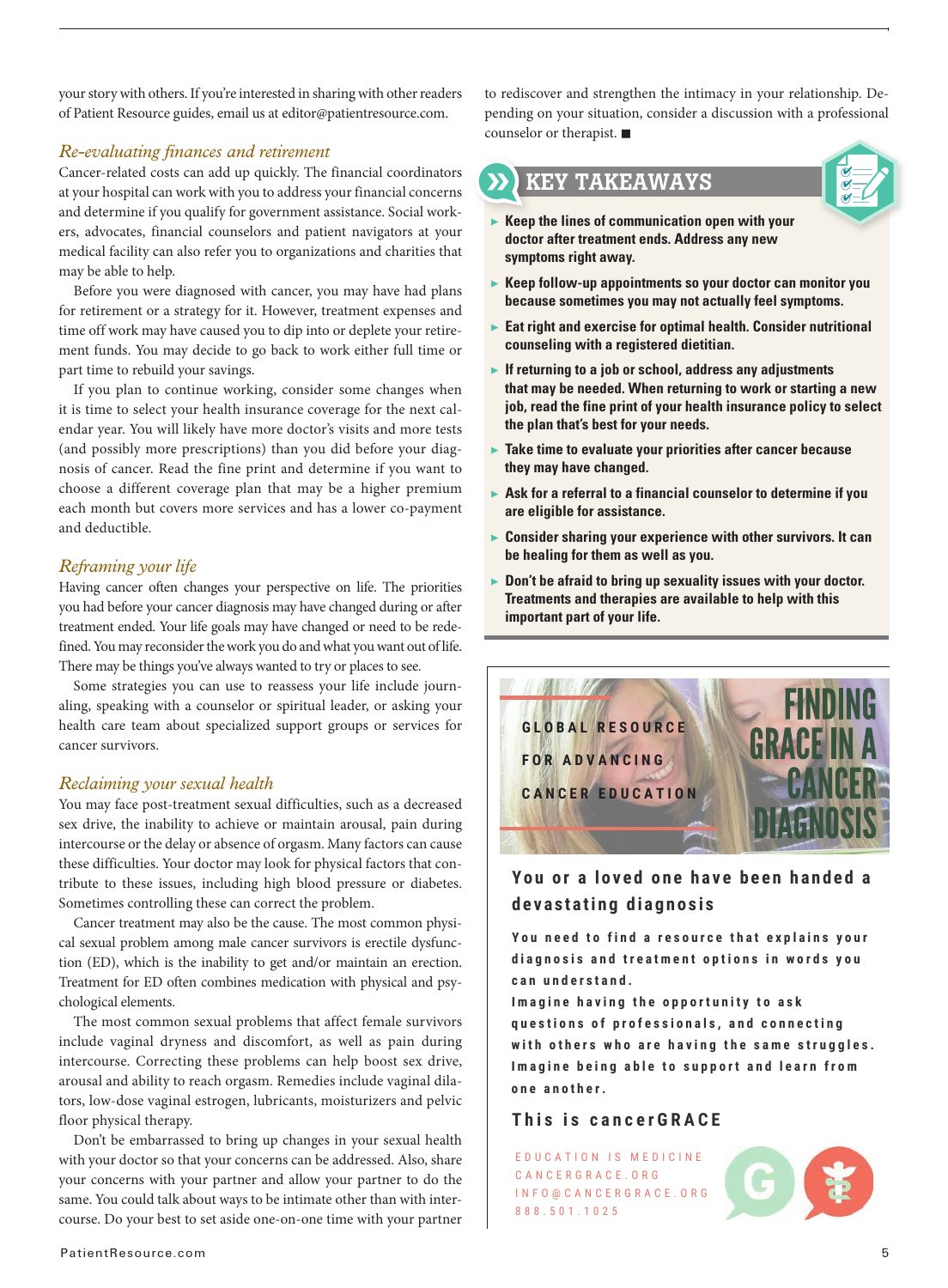### *Be alert for side effects that may develop long after treatment ends*

*or some survivors,* completing active treatment may bring a particularly challenging time in their lives to a close. Side effects from therapies they received may or some survivors, completing active treatment may<br>bring a particularly challenging time in their lives to<br>a close. Side effects from therapies they received may<br>disappear within weeks as their bodies slowly recover and he Other survivors, however, experience long-term side effects or medical conditions that can develop months or years after their treatment has ended. These are known as "late effects."

Chemotherapy, hormone therapy, immunotherapy and targeted therapy are systemic therapies, which means the drugs travel in the bloodstream through the entire body. Late effects resulting from these treatments depend on the particular drug and how the body reacts to it. With surgery and radiation therapy, late effects typically involve only the area of the body that was treated.

Late effects can be hard to predict and vary widely from person to person depending on many factors. These can include the type of treatment, the specific drug and dosage and the length of time it was given, as well as the individual's age, gender and overall health status. Some late effects disappear over time, while others may be permanent. Some can even develop without warning years later.

Ask your doctor or nurse navigator about late effects to watch for, including major health conditions that may be associated with the specific treatments you received or are receiving currently. Most late effects can be treated more easily and with a better outcome if they're detected early. That's why it's so important to stick to the appointment schedule recommended in your follow-up care plan and to contact your doctor between appointments with any new health concerns.

**Immune-related adverse events (irAEs)** aren't common, but they can occur with some types of immunotherapy. These irAEs are conditions that can develop rapidly, becoming serious and even lifethreatening without swift medical attention (see Table 1). Immunotherapy can sometimes overstimulate the immune system, which can cause inflammation in a variety of systems in your body. You may not physically feel the symptoms of an irAE at first, but it may be diagnosed through routine lab tests or X-rays performed during follow-up visits. Attending all appointments for ongoing monitoring is crucial if you've received immunotherapy. Many of these treatments are relatively new, so the long-term effects are not yet well known. Remain alert to the possibility of irAEs for up to two years after treatment, and report symptoms immediately to your doctor. Tell all medical professionals you see from now on that you've received immunotherapy.

Following are some of the more common late effects of cancer treatments.

**Bone loss** can be caused by many types of therapies as well as the cancer. These treatments can cause loss of bone mass and density, making bones thinner, brittle and porous. Bone loss also occurs when cancer has spread to the bone (metastasis). Your doctor can measure bone loss by comparing your current bone density scans with those taken during treatment. Medication or external-beam radiation therapy may be recommended to help relieve symptoms.

**Cognitive dysfunction** (chemo brain) is a term cancer survivors use when they can't think clearly or have trouble processing information, remembering names and dates, finding the right word, concentrating and organizing their thoughts or tasks. More than one-third of survivors experience cognitive issues long after treatment ends, sometimes for years. Be patient with yourself, and consider talking with other survivors for insight and support. And though it has been nicknamed "chemo brain," individuals who did not have chemotherapy as part of their cancer treatment also report these symptoms. It can result from other types of cancer treatment or from stress.

**Fatigue,** or feeling physically exhausted, continues long beyond the end of treatment. It occurs primarily because the body needs extra energy to repair healthy tissues damaged by cancer therapies. Different from the fatigue that healthy individuals feel, it lasts longer, is more severe and may be unrelieved by sleep. Talk to your doctor if fatigue is persistent enough to interfere with your day-to-day activities.

**Heart disease** and related conditions can be worsened by various cancer treatments. You are especially vulnerable if you had heart or vascular conditions before you began treatment. Heart disease broadly refers to coronary artery disease, congestive heart failure, arrhythmia (irregular heart rhythm) and heart attack. Related conditions include high blood pressure, stroke and blood clots. It's important to talk to your doctor to help determine your level of increased risk, based on the types of therapy, specific drugs and dosages you received, and for how long. You may be referred to a cardiologist for additional long-term monitoring. You can help reduce your increased risk of heart disease by following the recommended nutrition guidelines for cancer survivors,

| <b>Body System</b>      | <b>irAE</b>         | <b>Symptoms and Signs</b>                                                                                                                                      |  |
|-------------------------|---------------------|----------------------------------------------------------------------------------------------------------------------------------------------------------------|--|
| <b>Cardiovascular</b>   | <b>Myocarditis</b>  | Chest pain, shortness of breath, leg swelling, rapid heartbeat, changes in EKG reading, impaired heart pumping function                                        |  |
| <b>Endocrine</b>        | Endocrinopathies    | Hyperthyroidism, hypothyroidism, diabetes, extreme fatique, persistent or unusual headaches, visual changes, alteration in mood,<br>changes in menstrual cycle |  |
| <b>Gastrointestinal</b> | Colitis             | Diarrhea with or without bleeding, abdominal pain or cramping, bowel perforation                                                                               |  |
| <b>Liver</b>            | <b>Hepatitis</b>    | Yellow/orange-colored skin or eyes (jaundice), nausea, abdominal pain, fatigue, fever, poor appetite                                                           |  |
| <b>Nervous system</b>   | <b>Neuropathies</b> | Numbness, tingling, pain, a burning sensation or loss of feeling in the hands or feet, sensory overload, sensory deprivation                                   |  |
| <b>Neurologic</b>       | Encephalitis        | Confusion, hallucinations, seizures, changes in mood or behavior, neck stiffness, extreme sensitivity to light                                                 |  |
| <b>Pulmonary/lung</b>   | Pneumonitis         | Chest pain, shortness of breath, unexplained cough or fever                                                                                                    |  |
| <b>Renal/kidneys</b>    | <b>Nephritis</b>    | Decreased urine output, blood in urine, swollen ankles, loss of appetite                                                                                       |  |
| <b>Skin</b>             | <b>Dermatitis</b>   | Rash, skin changes, itching, blisters, painful sores                                                                                                           |  |

| <b>IMMUNE-RELATED ADVERSE EVENTS (irAEs)</b> |  |  |
|----------------------------------------------|--|--|
|                                              |  |  |

**TABLE 1**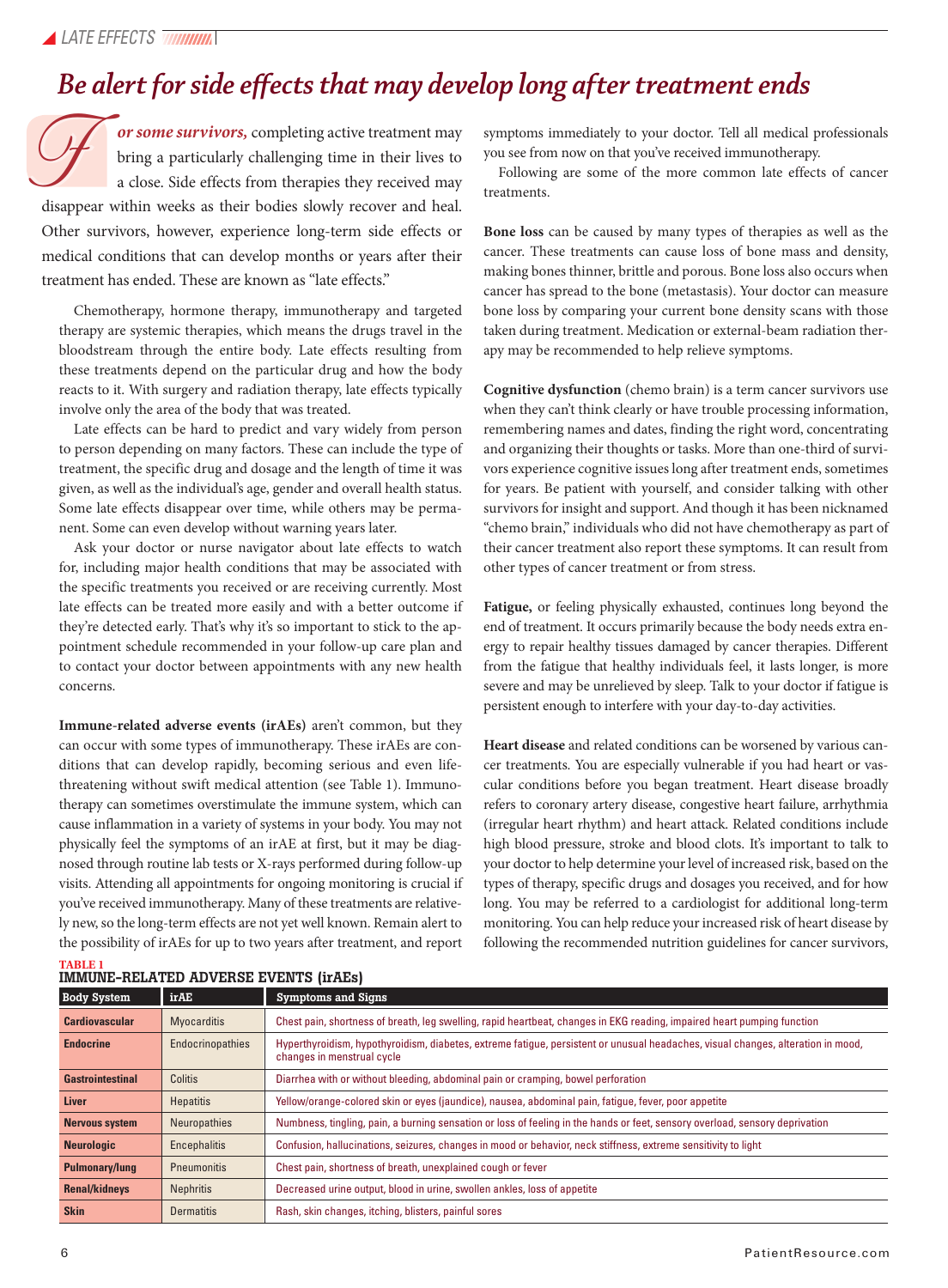including limiting how much red and processed meat you eat. A great way to start is to try going meatless a few days a week and incorporate other healthy protein sources into your meals.

**Infertility** can arise when cancer or its treatments damage any part of the endocrine system, including the adrenal glands, thyroid, ovaries, testes or the area of the brain that controls this system. Infertility may be temporary (months or even years), or it may be permanent. Because chemotherapy and radiation therapy are known to damage reproductive cells, people who have these treatments are at greater risk. Typically, the higher the treatment dose and longer the duration, the longer the period of infertility.



#### *Survivors can thrive from rehabilitation services*

**Rehabilitation care** helps cancer survivors improve their physical strength, function and movement, which increases their ability to care for themselves and assist in the management of pain and other symptoms. A cancer rehabilitation team is typically supervised by a physiatrist (a doctor who specializes in rehabilitation) and may include physical and occupational therapists, rehabilitation nurses,

speech therapists, mental health professionals, lymphedema specialists, dietitians and others.

Although some level of rehabilitation services and treatment would benefit most survivors, very few are actually referred to rehabilitation. In recent years, however, more emphasis has been placed on making rehabilitation services more readily available. In 2012, the Commission on Cancer (CoC), a nonprofit group overseen by the American College of Surgeons, made the availability of a rehabilitation program a mandatory requirement for a cancer center to receive accreditation. In 2016, the same group published "Ensuring Patient-Centered Care" in its Cancer Program Standards. It included a set of policies and procedures designed to ensure patient access to rehabilitation services either onsite or by referral.

Ask your doctor about how a rehabilitation program may help you work toward regaining your physical health, achieving mental and emotional well-being and feeling better equipped to be more self-reliant.

#### **LYMPHEDEMA**

Signs and symptoms of lymphedema can range from mild to severe and may include swelling in an area such as an arm or a leg, a heavy sensation in the limb, tightness and reddening of the skin and decreased flexibility.

©Patient Resource LLC

**Lymphedema** may occur when lymph nodes are surgically removed or damaged during surgery or by radiation therapy, infection or the cancer itself. Lymph fluid can build up and cause swelling in that area, extending to the arms, legs, face, neck, abdomen or genitals. The affected part of your body may feel tight or hard or you may notice tingling, discomfort and less flexibility. Contact your health care team at the first sign of swelling, and keep the swollen limb elevated whenever possible. Your doctor may recommend wearing a compression garment that has been properly fitted by a certified lymphedema specialist.

**Neuropathy** is pain or discomfort resulting from damage to the peripheral nervous system, which controls movement and feeling in the arms and legs. Symptoms include numbness, pain, burning, tingling or loss of feeling in the hands or feet. Many types of cancer treatment can cause neuropathy. Discuss your symptoms with your doctor, who may prescribe pain medication, steroids, numbing creams or lotions to help provide relief.

**Neutropenia** (low white blood cell count) can be caused by chemotherapy. It puts the body at higher risk for developing an infection. If your treatment plan included chemotherapy, your doctor will likely schedule regular blood tests to monitor for it. If a high fever accompanies the condition or if your white blood cell count is extremely low, your doctor may prescribe treatment to stimulate your bone marrow to produce more white blood cells.

**Pain** can be caused by several types of cancer treatment. It typically lessens as your body heals and recovers. Pain can also result from other side effects of cancer and its treatments, including peripheral neuropathy, nerve damage, osteoporosis, lymphedema, bone metastasis, hormone imbalance or loss of motion. Untreated pain, even if minor, can escalate quickly and get out of hand. Many pain management options are available, so contact your doctor at the first sign of pain. Provide as many details as you can, noting when pain occurs, for how long and noticed triggers.

**Sexuality issues** can develop as a result of the cancer and its treatment, which can affect how you feel about your body and how you relate intimately to your partner (see *Reclaiming your sexual health,* page 5, to learn more). Your sexual health contributes to your quality of life, so even if you feel awkward, talk to your doctor about any sexual difficulties you're experiencing.  $\blacksquare$ 

| $\vdots$ RADIATION THERAPY<br><b>SURGERY</b><br><b>TARGETED THERAPY</b><br><b>IMMUNOTHERAPY</b><br><b>CHEMOTHERAPY</b><br>► Cognitive problems<br>$\blacktriangleright$ Constipation<br>$\triangleright$ Bone loss<br>$\triangleright$ Bone loss<br>$\triangleright$ Cognitive problems<br>$\triangleright$ Cognitive problems<br>$\triangleright$ Cognitive problems<br>$\blacktriangleright$ Fatigue<br>$\blacktriangleright$ Cough<br>$\blacktriangleright$ Fatique<br>$\blacktriangleright$ Constipation<br>$\blacktriangleright$ Diarrhea<br>$\blacktriangleright$ Diarrhea<br>$\blacktriangleright$ Infertility<br>$\blacktriangleright$ Fever<br>$\blacktriangleright$ Diarrhea<br>Immune-related<br>$\blacktriangleright$ Fatique<br>$\blacktriangleright$ Fatique<br>Lymphedema<br>adverse events (irAEs)*<br>$\blacktriangleright$ Headache<br>$\blacktriangleright$ Fatique<br>$\blacktriangleright$ Infertility<br>$\blacktriangleright$ Pain<br>$\triangleright$ Shortness of breath<br>$\triangleright$ Skin reactions<br>$\triangleright$ Sexual issues<br>$\blacktriangleright$ Lymphedema<br>$\blacktriangleright$ Fever<br>$\blacktriangleright$ Skin reactions<br>or trouble breathing<br>$\blacktriangleright$ Infertility<br>$\blacktriangleright$ Skin reactions<br>$\blacktriangleright$ Neuropathy<br>*See Table 1, page 6, Immune-Related<br>$\blacktriangleright$ Neutropenia<br>Adverse Events (irAEs). |
|------------------------------------------------------------------------------------------------------------------------------------------------------------------------------------------------------------------------------------------------------------------------------------------------------------------------------------------------------------------------------------------------------------------------------------------------------------------------------------------------------------------------------------------------------------------------------------------------------------------------------------------------------------------------------------------------------------------------------------------------------------------------------------------------------------------------------------------------------------------------------------------------------------------------------------------------------------------------------------------------------------------------------------------------------------------------------------------------------------------------------------------------------------------------------------------------------------------------------------------------------------------------------------------------------------------------------------------------------------------------------------------------------------------------------------|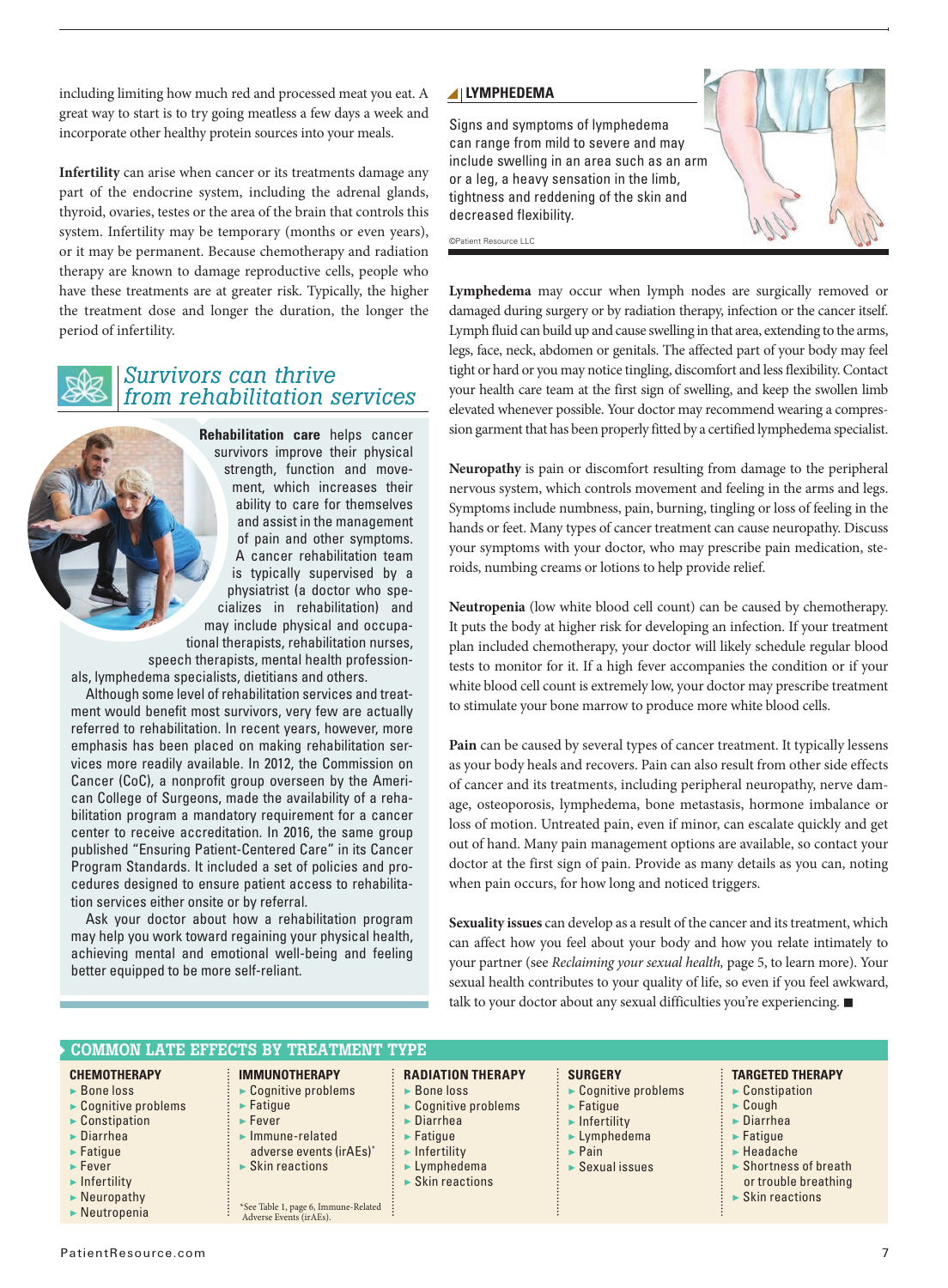### *Recognizing and managing your post-treatment emotions*

*ou may be prepared for* the possibility of managing the physical late effects of cancer treatment, but be aware of your ongoing emotional feelings as well. Mental and emotional health are an important part ou may be prepared for the possibility of manag-<br>ing that you can lessen your guilt by giving back to the cancer community.<br>Ing the physical late effects of cancer treatment, but Helping others can provide a sense of purpo

of the transition into survivorship. It is impossible to predict how survivorship will affect you because it is different for everyone, but many survivors admit to being surprised when they feel stress, depression, anxiety, guilt and/or fear rather than feelings of jubilance and relief.

Be gentle with yourself as your body and mind heal after cancer because a variety of intense and unfamiliar emotions may linger. Ask your doctor about the time needed for emotional healing. Be prepared to seek help if the feeling of being "off" doesn't go away and if your emotions hinder your daily life. Various supportive care resources and services are designed to help you through this phase, including counselors and therapists with expertise in working with people living with cancer.

Following are common emotional effects you may experience after treatment ends. All are valid, understandable and even expected for cancer survivors, but they can become serious if ignored. Therefore, an important part of survivorship involves acknowledging your emotions — both the good and the bad.

**Anxiety** about your future can begin as soon as treatment ends and can continue until it is addressed. Moderate to severe anxiety is often treated with medication, therapy or a combination of both. Explore relaxation techniques, such as meditation, muscle relaxation, yoga or guided imagery. Peer-to-peer cancer support volunteers can offer insight into what to expect, and they're often available by phone or online.

**Depression** is a psychological reaction to your situation as a whole. Certain ongoing treatments or maintenance therapies, such as chemotherapy or hormone therapy, can also cause or contribute to depression. Many cancer survivors do not talk to their doctors about it because they think depression is "expected," but it can, and should, be treated. It's extremely important to talk with your doctor about feeling hopeless, helpless, "numb" or worthless. If these feelings last more than a few days or if you have thoughts of death or of attempting suicide, seek medical attention immediately.

**Doubt** can lead to confusion and questions about the meaning of life and its purpose. Some people find strength in support from family, friends, the community or spirituality. It may also help to talk about your feelings with a counselor or support group.

**Fear** can continue after treatment because of the possible risk of a recurrence or secondary cancer. Making long-term plans may become difficult because every ache and pain triggers a concern that cancer has returned. Develop a comprehensive follow-up care plan to help calm these fears. Do your best to stay focused on the present.

Guilt may occur if you blame yourself for getting cancer because of actions you did or didn't take, if you feel you've been a burden to loved ones or if you wonder why you survived when others with similar conditions didn't. Talk with a therapist about these feelings. You might find

Helping others can provide a sense of purpose and well-being that can help take away blame you may be placing on yourself.

**Scanxiety** is the anxiety you may feel before having scans or tests to monitor your disease and while you're waiting for the results, and it's real. It can affect your ability to eat, sleep, work and more. Because your follow-up care requires frequent monitoring, it's very important to find ways to manage it. Stay busy with activities you enjoy. Exercise daily, if possible. Call your doctor if your scanxiety prevents you from carrying out your daily activities.

**Stress** is the physical, mental and/or emotional tension that results from an adverse or demanding circumstance, such as cancer. It's common for you to feel stress as you transition from patient to survivor, but watch for signs of post-traumatic stress (PTS). It can occur any time after treatment. Although PTS is not as severe as post-traumatic stress disorder (PTSD), the symptoms are similar. They include feeling defensive, irritable or fearful; inability to think clearly; difficulty sleeping; avoiding people; and losing interest in life. Survivors with PTS need early treatment, which may include medicines (antianxiety drugs or antidepressants), crisis intervention techniques (relaxation training and support groups) or cognitive behavioral therapy.  $\blacksquare$ 



 **Once your loved one** with cancer transitions away from their primary treatment schedule, your role as a caregiver also transitions. You will begin to adjust back to your previous lifestyle from before treatment began. Such a change can bring surprising emotions with it. It's possible that more intense feelings may emerge because you may now have more time to process what's happened. If you find the emotions are ongoing or overwhelming, consider talking with your own doctor or a mental health specialist.

It is common to remain worried that your loved one's cancer will return. Attending post treatment follow-up appointments is both important for the survivor and the family/caregiver. Many people experience what is sometimes referred to as "scanxiety" as follow-up tests are conducted. Try to adopt the attitude that you'll have time to worry later if you hear concerning news, and otherwise proceed as normal even when the time for these tests come around on your calendar.

Don't be surprised if your loved one, or even yourself, find a desire to arrange priorities differently from before the diagnosis. Getting back to normal is great, and enhancing normal is good, too.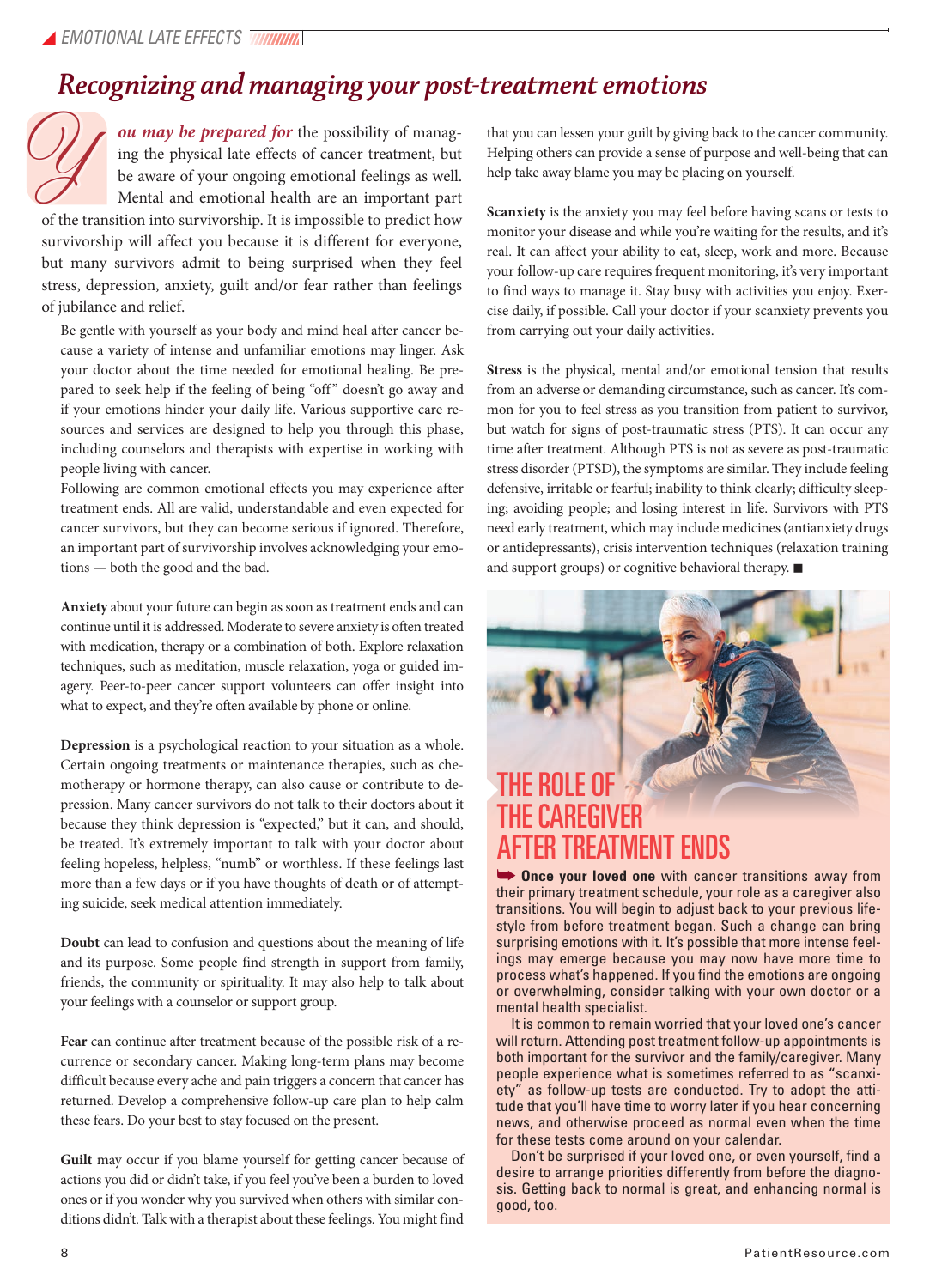### *Support and financial resources available for you*

#### **CANCER EDUCATION**

| Cancer.Net (patient website of American Society of Clinical Oncology)cancer.net |  |
|---------------------------------------------------------------------------------|--|
|                                                                                 |  |
|                                                                                 |  |
|                                                                                 |  |
|                                                                                 |  |
|                                                                                 |  |
|                                                                                 |  |
|                                                                                 |  |
|                                                                                 |  |
|                                                                                 |  |
|                                                                                 |  |
|                                                                                 |  |
|                                                                                 |  |
|                                                                                 |  |
|                                                                                 |  |
|                                                                                 |  |

#### **CAREGIVERS & SUPPORT**

#### **COMPLEMENTARY PROGRAMS & ALTERNATIVE MEDICINE**

#### **MENTAL HEALTH SERVICES**

| <b><i>ALL PERMITLANT</i></b> |  |
|------------------------------|--|

#### **NUTRITION**

| Physicians Committee for Responsible Medicine  pcrm.org/health/cancer-resources |  |
|---------------------------------------------------------------------------------|--|

#### **PAIN MANAGEMENT**

#### **SURVIVORSHIP**

| Cancer.Net (patient website of American Society of Clinical Oncology)cancer.net |  |
|---------------------------------------------------------------------------------|--|
|                                                                                 |  |
|                                                                                 |  |
|                                                                                 |  |
|                                                                                 |  |
|                                                                                 |  |
|                                                                                 |  |
|                                                                                 |  |
|                                                                                 |  |
|                                                                                 |  |
|                                                                                 |  |
|                                                                                 |  |
|                                                                                 |  |
|                                                                                 |  |
|                                                                                 |  |
|                                                                                 |  |
|                                                                                 |  |
|                                                                                 |  |
|                                                                                 |  |
|                                                                                 |  |
|                                                                                 |  |
|                                                                                 |  |
|                                                                                 |  |
|                                                                                 |  |
|                                                                                 |  |
|                                                                                 |  |
|                                                                                 |  |
|                                                                                 |  |
|                                                                                 |  |
|                                                                                 |  |
|                                                                                 |  |
|                                                                                 |  |
|                                                                                 |  |
|                                                                                 |  |
|                                                                                 |  |
|                                                                                 |  |
|                                                                                 |  |
|                                                                                 |  |
|                                                                                 |  |